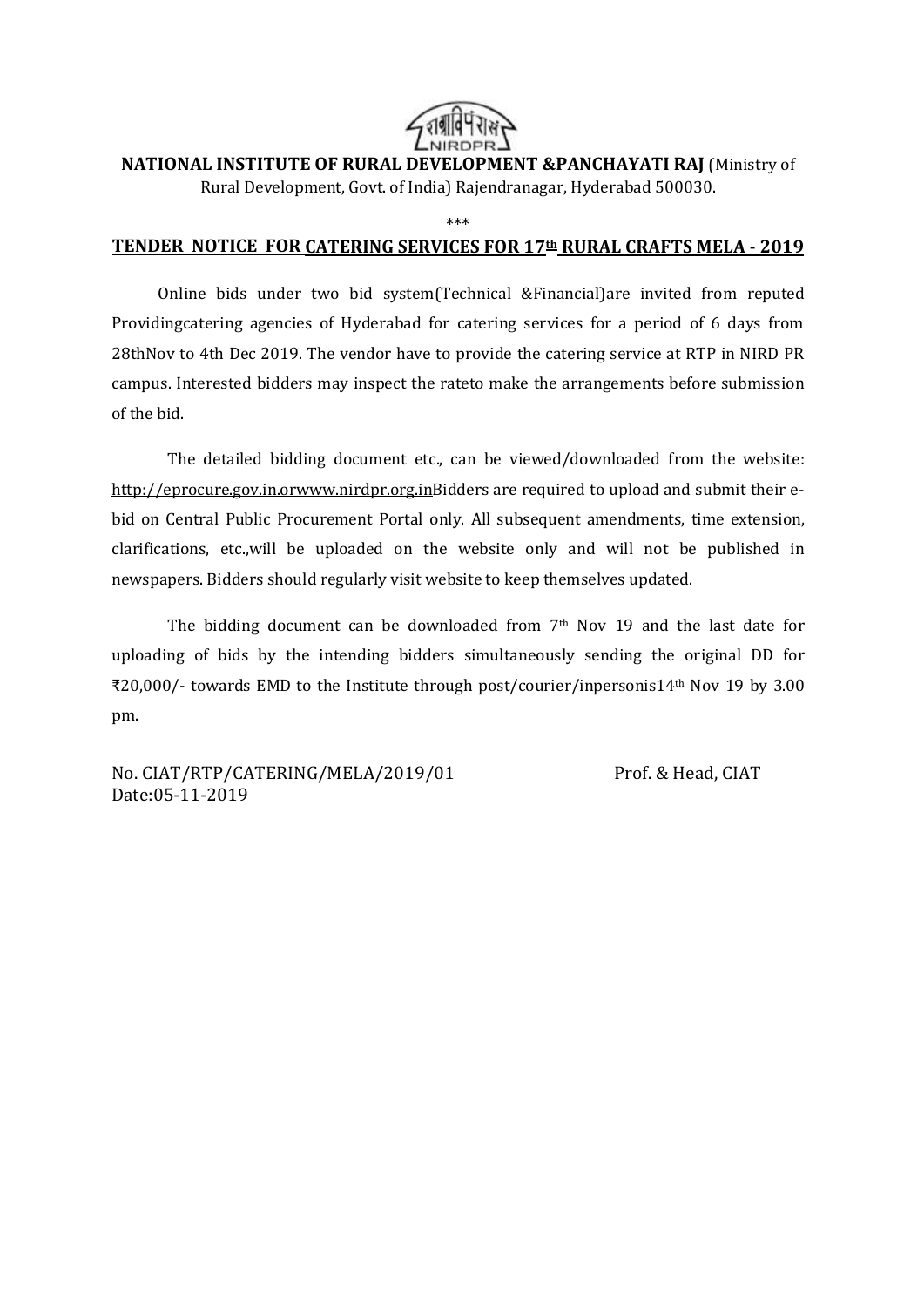

# **NATIONAL INSTITUTE OF RURAL DEVELOPMENT &PANCHAYATI RAJ**

(Ministry of Rural Development, Govt. of India) Rajendranagar, Hyderabad 500030.

\*\*\*

#### **TENDER NOTICE FOR CATERING SERVICES FOR17th RURAL CRAFTS MELA - 2019**

- 1. Online bids under two bid system(Techno-Commercial) are invited for "**Providing Catering services for 17th Rural Crafts Mela – 2019**at NIRD&PR, Rajendranagar, Hyderabad– 500 030, Telangana State.
- 2. Tender document may be downloaded from Central Public Procurement (CPP) Portal https://eprocure.gov.in. The time schedule for the tendering activities shall be as under:

| i.   | Date of notification of tender notice on CPP<br>Portal/publication in the newspaper                                                       | 6-11-2019                                                                                                           |  |
|------|-------------------------------------------------------------------------------------------------------------------------------------------|---------------------------------------------------------------------------------------------------------------------|--|
| ii.  | Start of downloading of tender document by<br>the in tending bidders                                                                      | 13-11-2019 by 10.00AM                                                                                               |  |
| iii. | Last date of uploading of the bids by the<br>In tending bidders along with scanned copy 17-11-2019 by 3.00 PM<br>of Earnest Money Deposit |                                                                                                                     |  |
| iv.  | Last date of submission of Demand Draft in<br>original payable in favorof NIRDPR,<br>Hyderabad towards Earnest<br>Money<br>Deposit (EMD)  | 16-11-2019 by 3.00 PM                                                                                               |  |
| V.   | <b>Amount of Earnest Money Deposit</b>                                                                                                    | ₹20,000/-<br>(Rs. Twenty thousand only)                                                                             |  |
| vi.  | Date of downloading of technical bids<br>received on-line by the last date and time                                                       | 18-11-2019 at 3.30 PM                                                                                               |  |
| vii. | Date of downloading of financial bids                                                                                                     | To be notified later to only those<br>Bidders who qualify in technical bids.                                        |  |
| ix.  | <b>Tendering Authority</b>                                                                                                                | Prof. & Head, CIAT<br>National Institute of Rural Development<br>&Panchayati Raj Rajendranagar,<br>Hyderabad-500030 |  |

- 3. Bids shall be submitted online only at CPPP website: <https://eprocure.gov.in/eprocure/app>
- 4. Not more than one tender shall be submitted by one caterer or caterers having business relationship. Under no circumstance will father and his son(s) or other close relations who have business relationship with one another (i.e., when one or more partner(s)/director(s) are common) be allowed to tender for the same contract as separate competitors. A breach of this condition will render the tenders of both parties liable to rejection.
- 5. The Hard Copy of original instrument i.e. Demand Draft in respect of earnest money deposit, original copy of affidavits, and credit facility certificate must be delivered to the Prof. & CIAT, NIRD&PR, Rajendranagar, Hyderabad–500030 on or before bid opening date/time as mentioned in critical date sheet.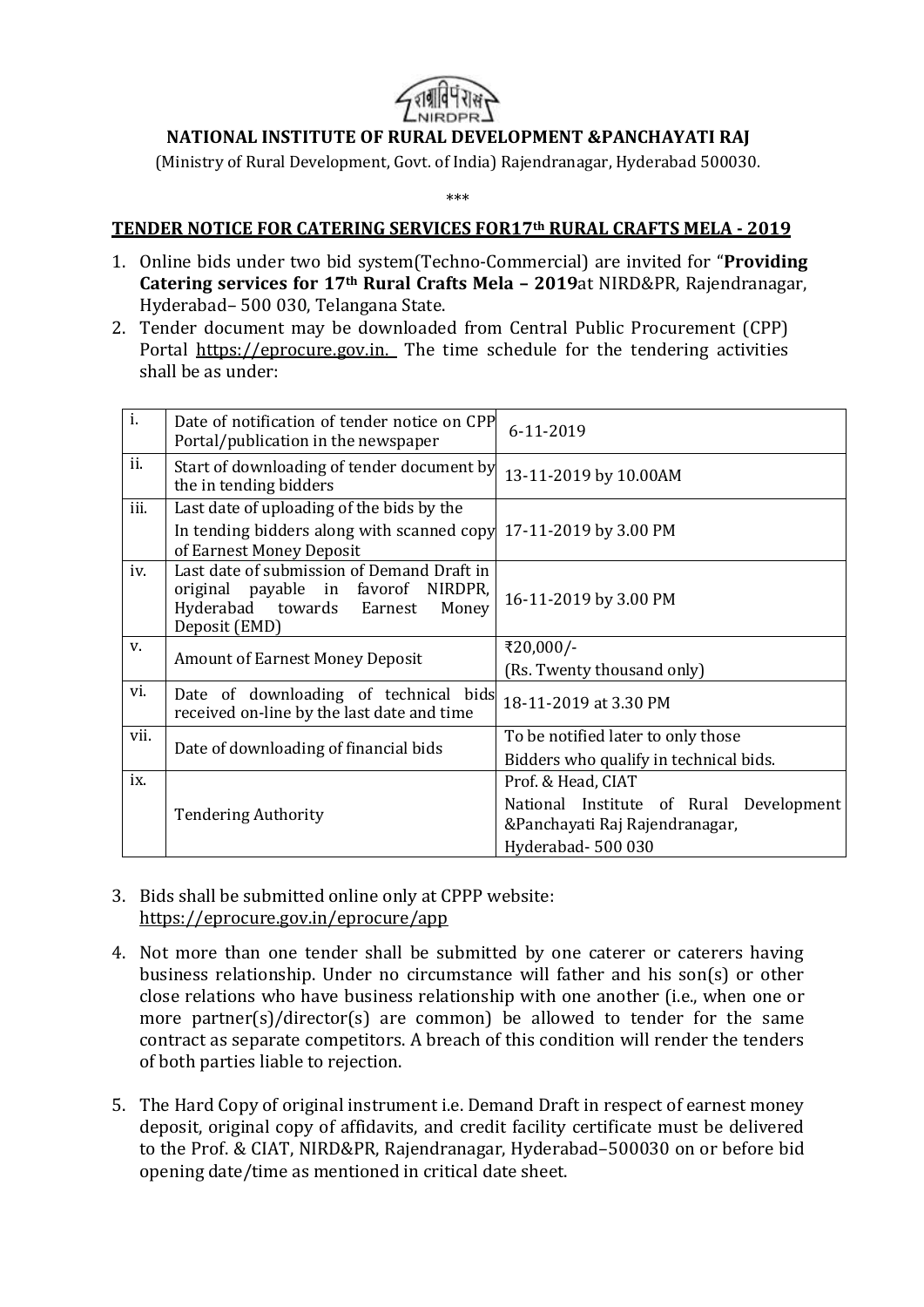6. Bids will be opened online as per date/time as mentioned in the Tender Critical Date Sheet at Central Public Procurement Portal [\(https://eprocure.gov.in/eprocure/app\)](https://eprocure.gov.in/eprocure/app). After online opening of Technical-Bid the result soft he qualification as well Price-Bid opening will be intimated later.

# **7. Submission of Tender**

The tender shall be submitted online in two parts, viz., **technical bid** and **financial bid**. The offers submitted by Telegram/Fax/email shall not be considered. No correspondence will be been pertained in this matter.

### **8. Instructions for Online Bid Submission:**

As per the directives of Department of Expenditure, this tender document has been published on the Central Public Procurement Portal [\(https://eprocure.gov.in/eprocure/app\)](https://eprocure.gov.in/eprocure/app). The bidders are required to submits of copies of their bids electronically on the CPP Portal, using valid Digital Signature Certificates. The instructions given below are meant to assist the bidders in registering on the CPP Portal, prepare their bids in accordance with the requirements and submitting their bids online on the CPP Portal.

More information useful for submitting online bids on the CPP Portal may be obtained at[: https://eprocure.gov.in/eprocure/app](https://eprocure.gov.in/eprocure/app)

#### **9. Registration**

- i. Bidders are required to enrollon the e-Procurement module of the Central Public Procurement Portal (URL: [https://eprocure.gov.in/eprocure/app\)b](https://eprocure.gov.in/eprocure/app)y click on the link **"Online Bidder Enrollment"** on the CPP Portal is free of charge.
- ii. As part of the enrolment process, the bidders will be required to choose a unique user name and assign a passwordor their accounts.
- iii. Bidders are advised to register their valid email address and mobile numbers as part of the registration process. These would be used for any communication from the CPP Portal.
- iv. Up on enrolment, the bidders will be required to registertheir valid Digital Signature Certificate (Class II or Class III Certificates with signing key usage) issued by any Certifying Authority recognized by CCA India (e.g. Sify/ TCS /nCode /eMudhraetc.), withtheir profile.
- v. Only one valid DSC should be registered by a bidder. Please note that the bidders are responsible to ensure that they do not end their DSC's to others which may lead to misuse.
- vi. Bidder then logs in to the site through the secured log-in by entering their user ID/ password and the password of the DSC/e-Token.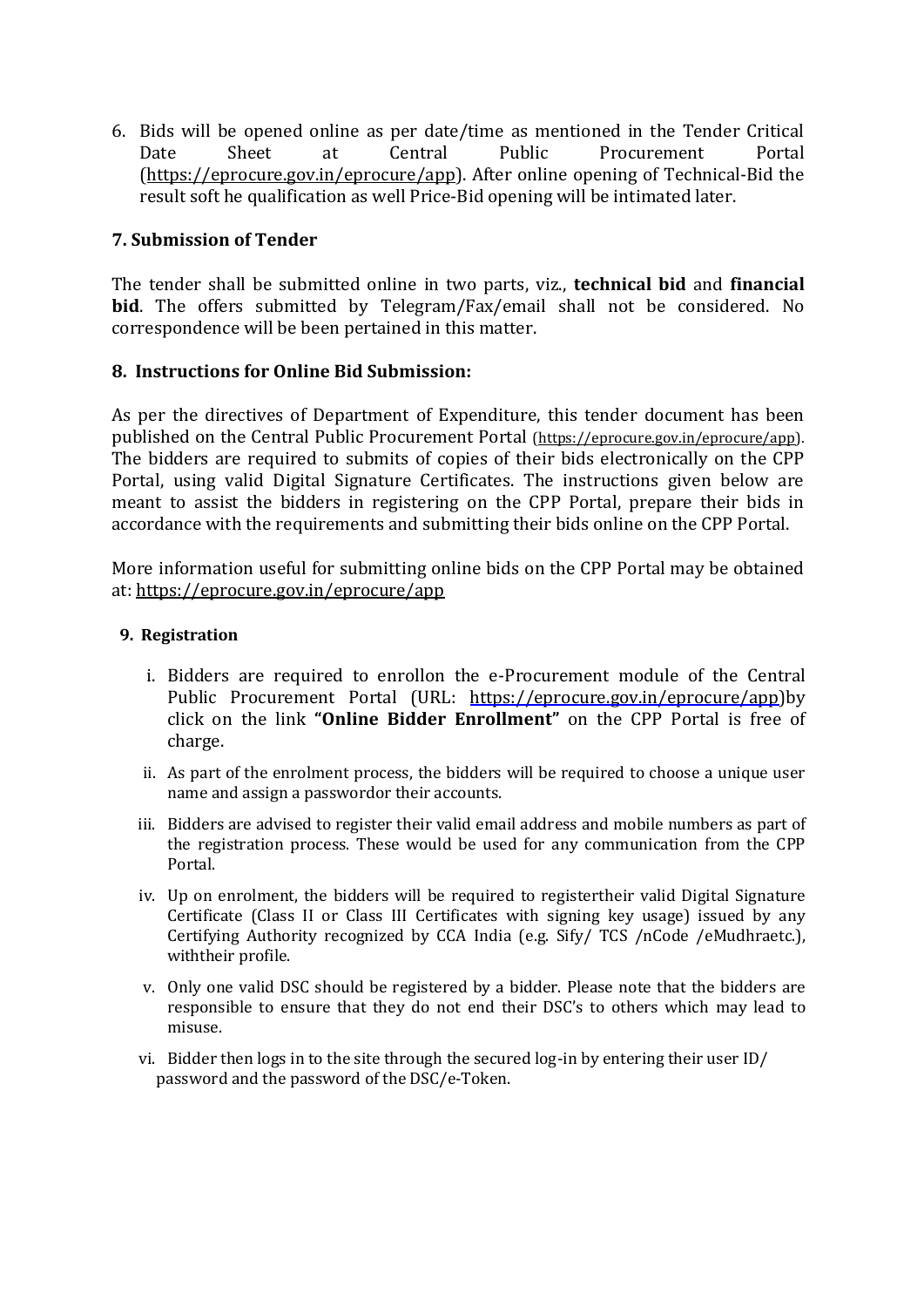#### **10. Searching for tender documents**

- i) There are various search options built in the CPP Portal, to facilitate bidders to search active tenders by sever a parameter. These parameters could include Tender ID, organization name, location, date, value, etc., There is also an option of advanced search for tenders, where in the bidders may combine a number of search parameters such as organization name, form of contract, location, date, other keywords etc. to search for a tender published on the CPP Portal.
- ii) Once the bidder shaves elected the tenders they are interested in, they may download the required documents/tender schedules. These tenders can be moved to the respective'My Tenders' folder. This would enable the CPP Portal to intimate the bidders throughSMS /e-mail in case there is any corrigendum issued to the tender document.
- iii) The bidder should make another of the unique Tender ID assigned to each tender, in case they want to obtain any clarification/ help from the Helpdesk.

### **11. Preparation of bids**

- i) Bidder should take into account any corrigendum published on the tender document before submitting their bids.
- ii) Please go through the tender advertisement and the tender document carefully to understand the documents required to be submitted as part of the bid. Please note the number of covers in which the bid documents have to be submitted, the number of documents-including the names and content of each of the document that need to be submitted. Any deviations from these may lead to rejection of the bid.
- iii) Bidder, in advance, should get ready the bid documents to be submitted as indicated in the tender document/schedule and generally, they can be in PDF/ XLS/RAR/DWF formats. Bid documents may be scanned with 100 dpi with black and white option.
- iv) To avoid the time and effort required in uploading the same set of standard documents which are required to be submitted as a part of every bid, a provision of uploading such standard documents (e.g. PAN card copy, annual reports, audit or certificates etc.) has been provided to the bidders. Bidder scan use "My Space" area available to them to upload such documents. These documents may be directly submitted from the "My Space" area while submitting a bid, and need not be uploaded again and again. This will lead to a reduction in the time required for bid submission process.

### **12. Submission of bids**

i) Bidder should log into the site well in advance for bid submission so that he/she upload the bid in time i.e., on or before the bid submission time. Bidder will be responsible for any delay due to other issues.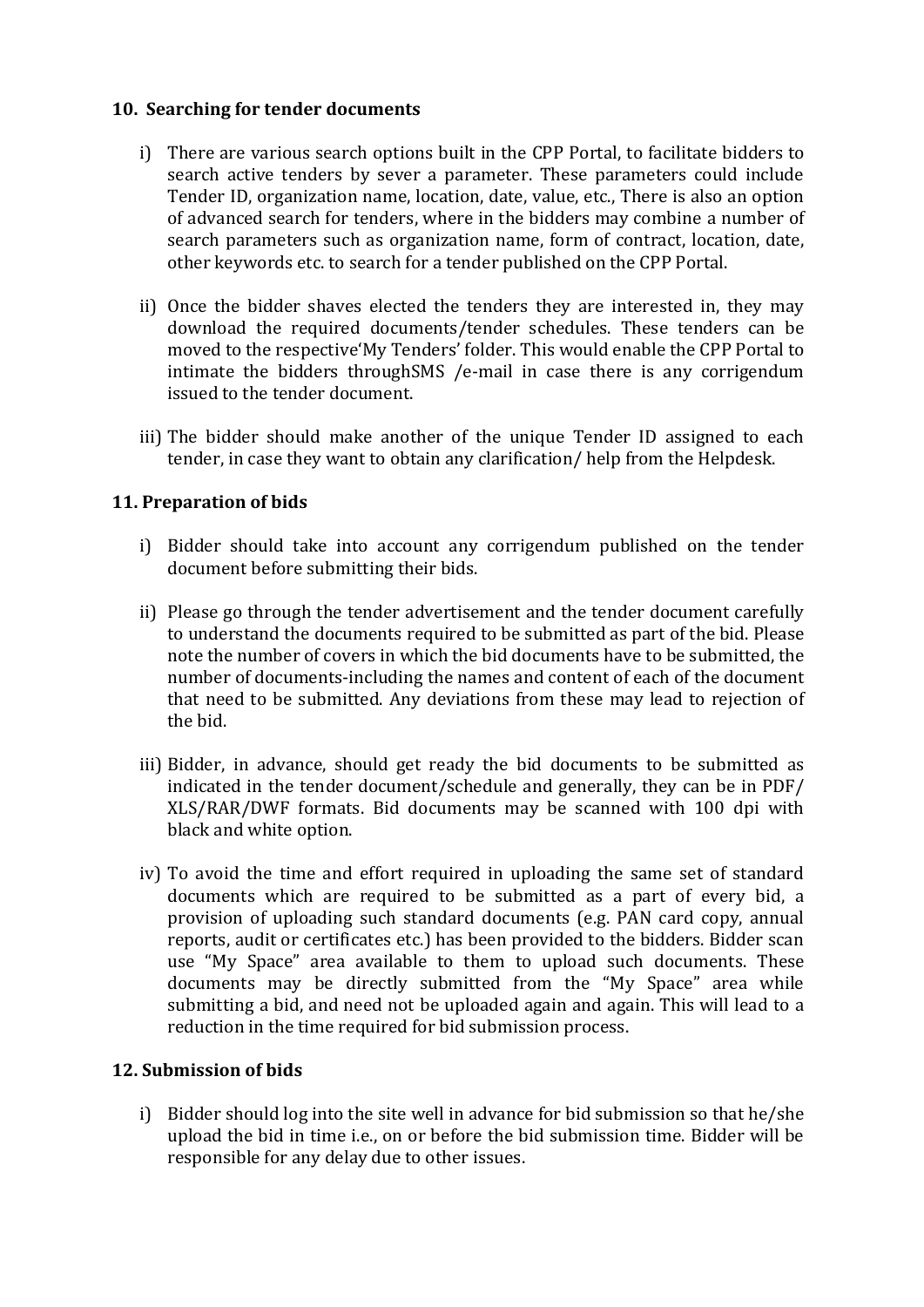- ii) The bidder has to digitally sign and upload the required bid documents one by one as indicate din the tender document.
- iii) Bidder has to **select the payment option as "offline"** to pay the tender fee/EMD as applicable and enter details of the instrument.
- iv) Bidder should prepare the DD towards EMD as per the instructions specified in the tender document. The original DD should be posted/couriered/given in person to the TenderProcessing Section, latest by the last date of bid submission. The details of the DD/any other accepted instrument, physically sent, should tally with the details available in the scanned copy and the data entered during bid submission time. Otherwise the uploaded Bid will be rejected.
- v) A standard price bid for mat has been provided with the tender document to be filled by all the bidders. Bidders are requested to note that they should necessarily submit their financial bids in the format provided and no other formats acceptable. Bidder share required to download the file and quote the amount on hard copy. Once the detail share been completed, the bidder should submitted online inform of soft copy, if the file is found to be modified by the bidder, the bid will be rejected.
- vi) The server time (which is displayed on the bidders' dashboard) will be considered as the standard time for referencing the deadlines for submission of the bids by the bidders, opening of bid sets. The bidders should follow this time during bid submission.
- vii)All the documents being submitted by the bidders would be encrypted using PKI encryption techniques to ensure the secrecy of the data. The data entered cannot be viewed by unauthorized persons until the time of bid opening. The confidentiality of the bids is maintained using the secured Socket Layer 128bit encryption technology. Data storage encryption of sensitive fields is done.
- viii) The uploaded tender documents become readable only after the tender opening by the authorized bid openers.
	- ix) Upon the successful and timely submission of bids, the portal will give a successful bid submission message & a bid summary will be displayed with the bid no. and the date &time of submission of the bid with all other relevant details.
	- x) The bid summary has to be printed and kleptomaniac knowledge mint of the submission of the bid. This acknowledgement may be used as an entry pass for any bid opening meetings.

#### **13.Assistance to bidders**

i) Any queries relating to the tender document and the terms and conditions contained therein should be addressed to the Tender Inviting Authority or the relevant contact person.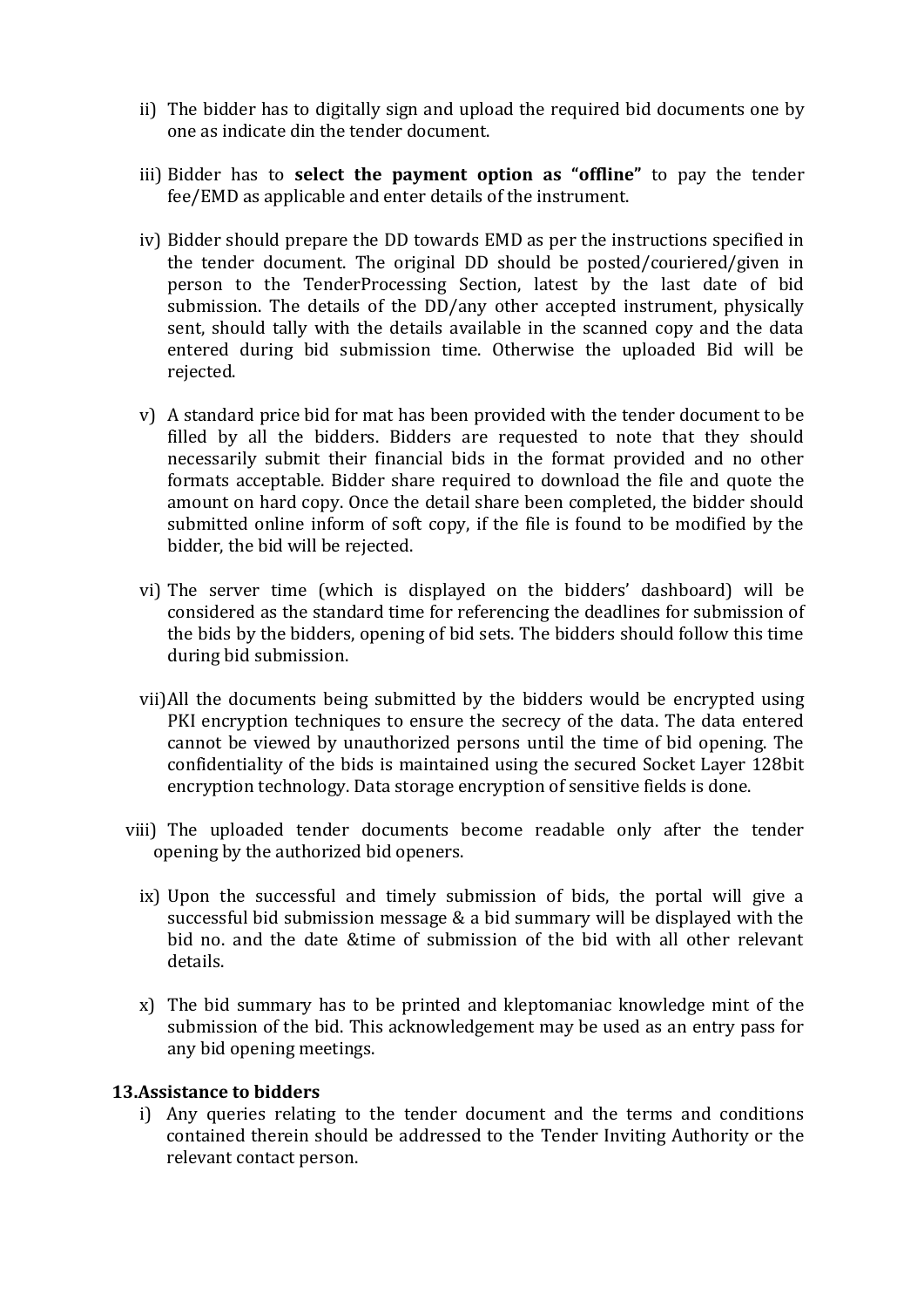ii) Any queries relating to the process of online bid submission or queries relating to CPP Portal in general may be directed to the 24x7 CPP Portal Helpdesk. The contact number for the helpdesk is 1800233 7315.

# **14. General guidelines for submitting tender documents**

- i) Online tenders are invited in "two cover system". Cover I will be TechnicalBid and Cover - II will be financial bid.
- ii) The tenders liable to be rejected in the absence of any of the above documents including conditions of the Eligibility Criteria.

# **15. Eligibility Criteria for Catering services to Rural Crafts Mela: -**

- a) Must be a registered/ Caterer/Firm/Organization having proven track record and registered/licensed for providing catering services. However, canteen maintenance and mess maintenance experience will not be considered as catering experience.
- b) Must have at least 2 years experience in catering subject to the condition that the caterer should be in a position to cater upto1000 persons per day at any point of time and should have experience of the same.
- c) Should have annual turnover of at least 2.50 lakhs during the preceding three financial years

16. The tenderer should quote rates on **"per head per day"** basis as per the menu provided at **Annexure - II**

17.Bidders must submit all relevant documentary evidence required to demonstrate his eligibility for the proposed tender.

18.The Earnest Money Deposit of Rs.20,000/- (Rupees Twenty thousand only) in the form of DD drawn on any commercial bank will be returned to the unsuccessful tenderers. Tenders not accompanied by Earnest Money Deposit shall be summarily rejected.

19.The rates quoted should be inclusive of taxes such as GST or other applicable taxes, if any.

20.In case of failure of L1 to fulfill the terms of the contract, the Institute will have the right to award the contract to L2. If L2 also is not interested in taking up the contract or fails to fulfill the terms of the contract, the Institute will be a liberty to award the contract, L3, L4 and soon. Those who fail or refuse the contract will automatically be blacklisted and their EMD will be forfeited.

21.**Director General NIRD&PR reserves the right to accept or reject all the tender(s)Without as signing any reasons whatsoever.**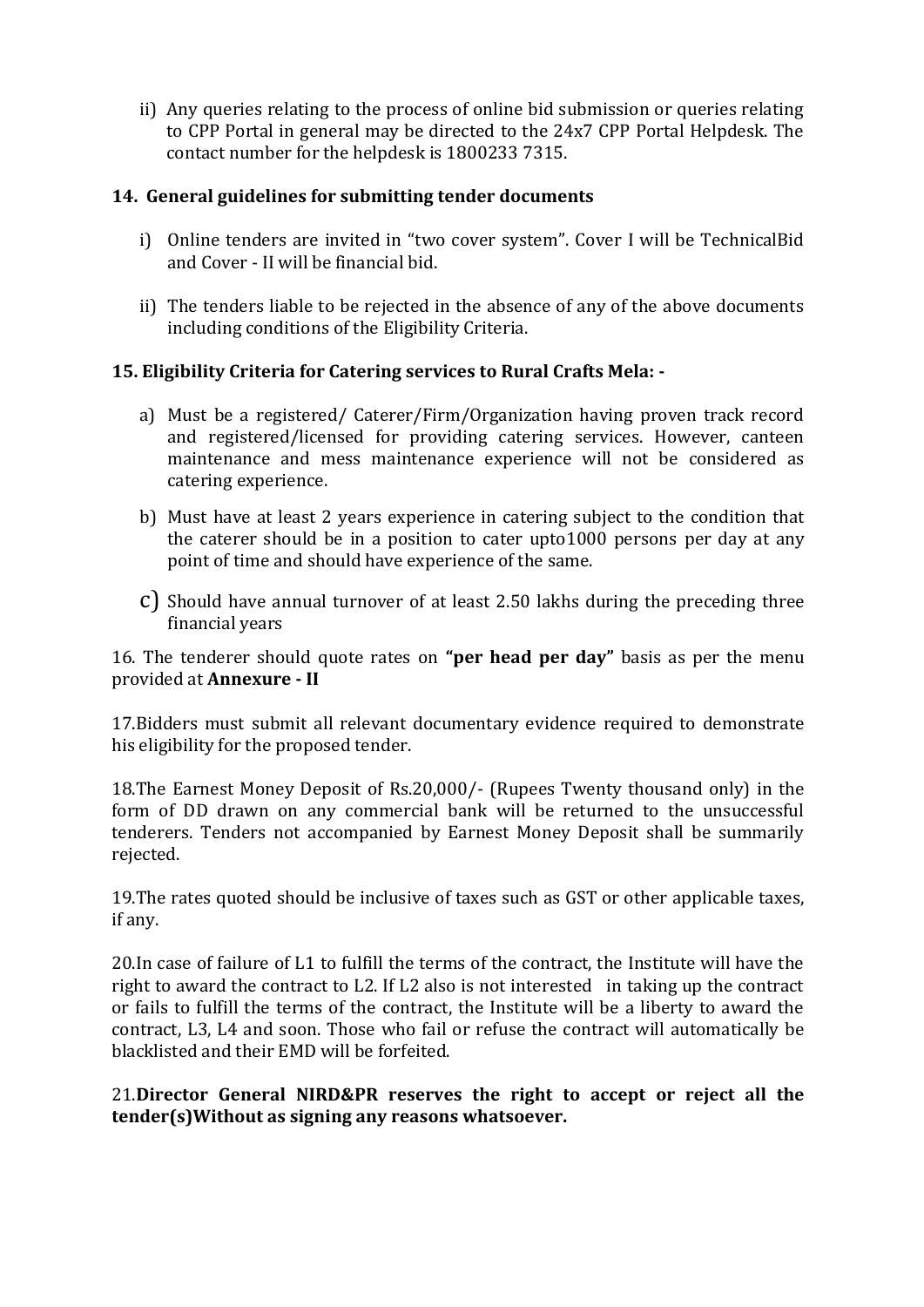# **Part- I**



# **NATIONAL INSTITUTE OF RURAL DEVELOPMENT &PANCHAYATI RAJ** (Ministry of

Rural Development, Govt. of India) Rajendranagar, Hyderabad 500030.

#### \*\*\*

#### **TENDER NOTICE FORCATERING SERVICES FOR 17th RURAL CRAFTS MELA - 2019**

# **Sl. No. Particulars Information to be Supplied by the intending bidder Documentary proof page No.** 1. Name of the Company/Firm 2. Address of the Company/Firm (a) Postal (b) Telephone/Fax/Mobile No.(s) (c) E-mail ID (d)Website address, if any 3. Type of the Company/Firm (In the case of Partnership Firm, a copy of Deed to be submitted) 4. Owner/ partner of theCompany/Firm 5. (a)Year of establishment of the Co./ Firm (b) For how long the Co./Firm is Providing cateringservices to Government/Semi- Govt./large private organizations? (proof to be submitted) (c) Does the Co. / Firm have valid License to provide the services? Please mention license No., Issue Date and issuing authority. (proof toBe submitted) (d) PAN No. (e) GST Registration No. 6. Details of Demand Draft submitted towards Bid Security/ Earnest Money Deposit for ₹ 20,000/-

# **Technical Bid (Cover– I)**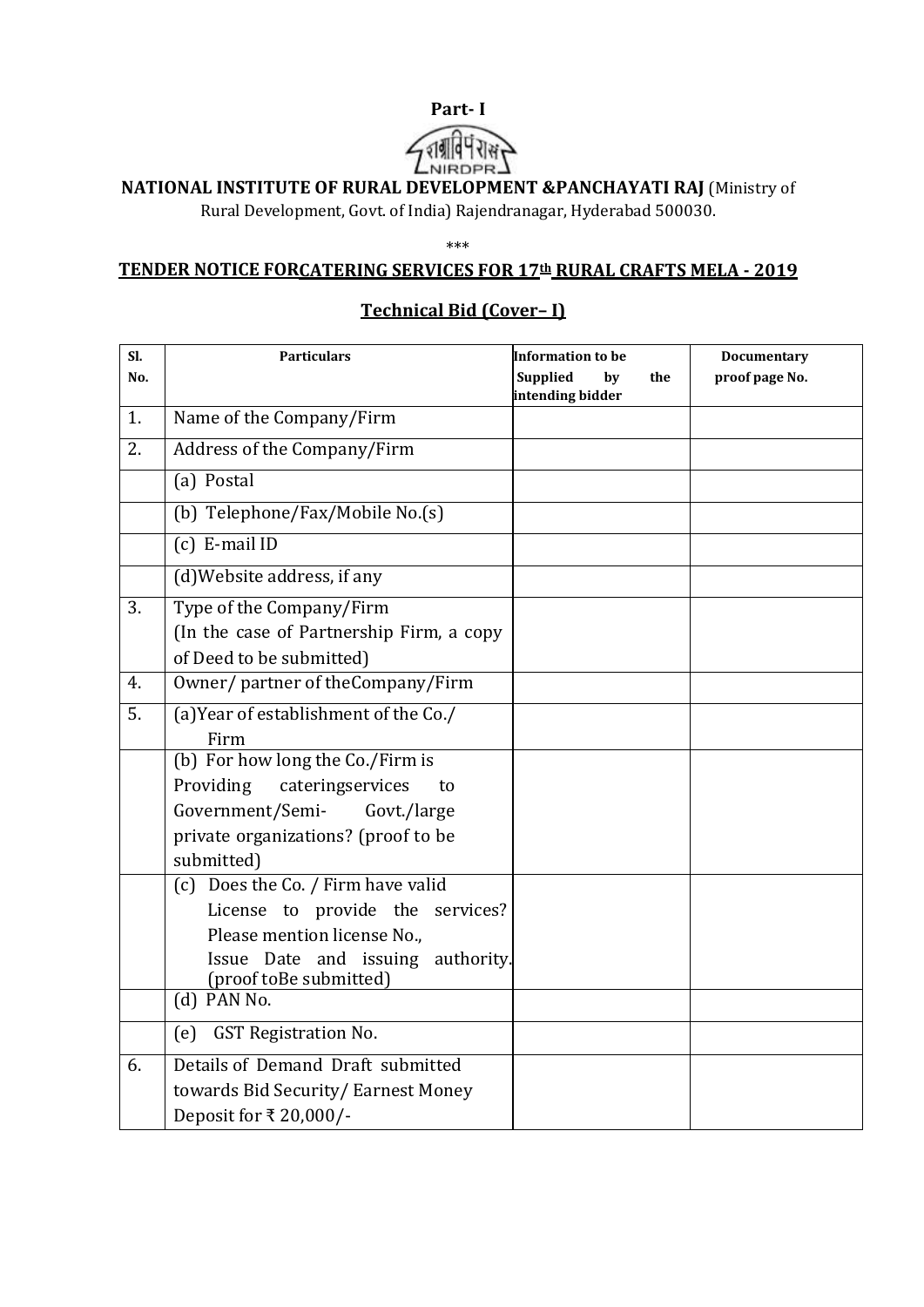| 8.  | Annual Turnover during the preceding       | Year                |  |
|-----|--------------------------------------------|---------------------|--|
|     | three financial years <i>i.e.</i> 2016-17, | Turnover (in ₹lakh) |  |
|     | 2017-18 and 2018-19 (copy of Balance       | 2016-17             |  |
|     | Sheet and Profit & Loss and profit Account | 2017-18             |  |
|     | be submitted) duly audited by<br>to        | 2018-19             |  |
|     | <b>Chartered Account</b>                   |                     |  |
| 9.  | Did the Company/Firm get Income Tax        |                     |  |
|     | Returns from the Income Tax                |                     |  |
|     | Department for the assessment years        |                     |  |
|     | 2017-18,2018-19 and 2019-20 (copy          |                     |  |
|     | ITR for each year to be submitted)         |                     |  |
| 10. | Has the Company / Firm ever been           |                     |  |
|     | Black-listed?                              |                     |  |
|     | A self-certificate to that effect to be    |                     |  |
|     | furnished.                                 |                     |  |

The following documents are to be uploaded by the bidder in1st Cover as per the tenderdocument:

- i) Scanned copy of valid registration certificate, experience certificate as per
- ii) PAN No and Tender Acceptance Letter as per Annexure-I.
- iii) Scanned copy of Income-tax assessment returns for the last three assessment years2017-18, 2018-19 and 2019-20copies of audited statement of account by Chartered Accountant for the threefinancial years.
- iv) Scanned copy of PF Registration Certificate, ESI Registration Certificate, GST Registration Certificate.
- v) Scanned copy of the Demand Draft for Rs.20, 000/- towards EMD.
- vi) Names of the major institutions Government/ Semi Government/ Private to whom catering services were provided in the last 3years (please upload testimonials):
- vii)Bidders are requested to upload the experience during the time of online bid submission.

*(Canteen maintenance experience will not be counted as catering experience)*

**Note:** All the hard copies in respect of the above documents should be submitted on or before bid submission closing date& time **to "Prof. & Head, CIAT, NIRD&PR, Hyderabad".**

**Date: Signature of Bidder with official seal**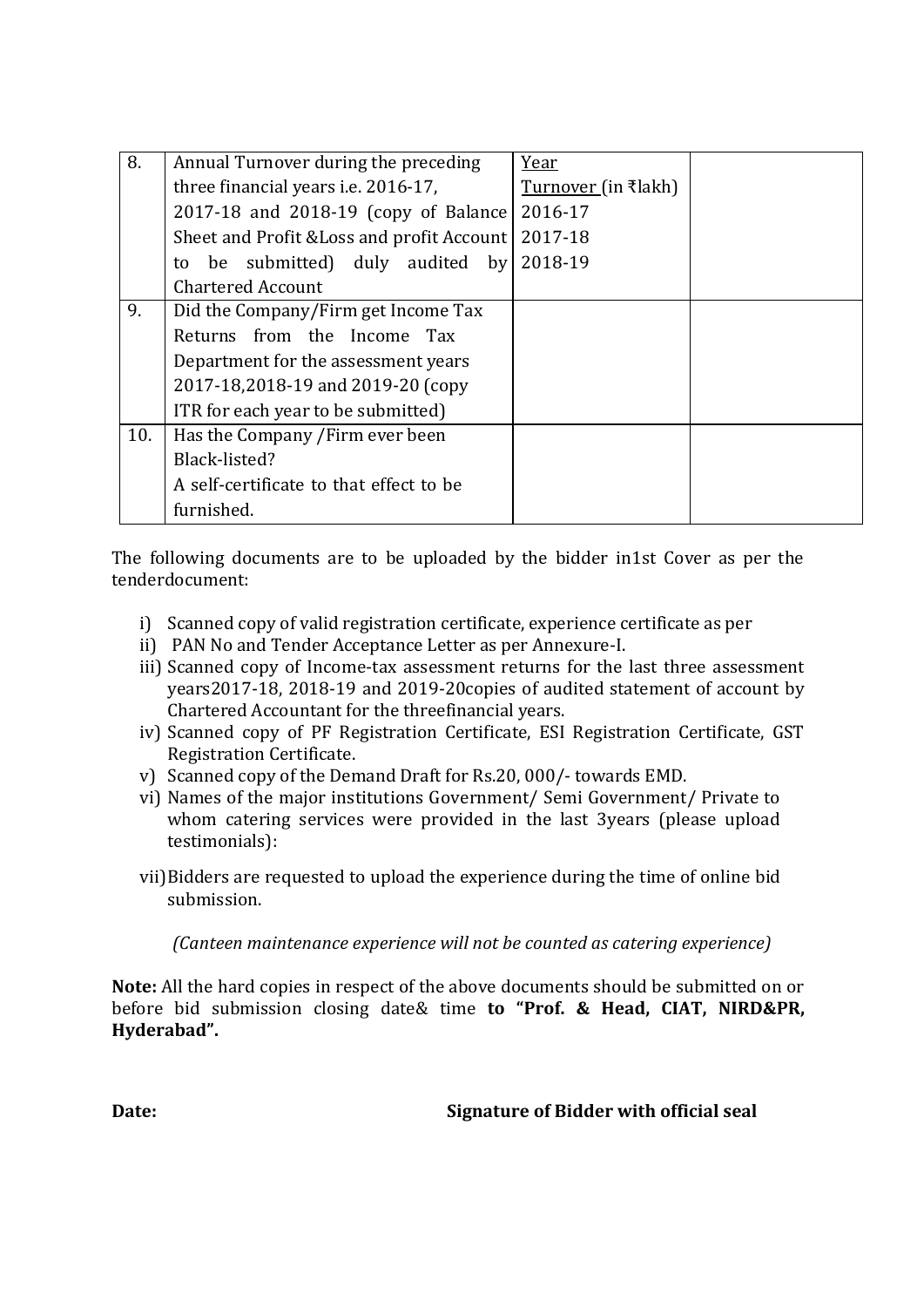

# **NATIONAL INSTITUTE OF RURAL DEVELOPMENT & PANCHAYATI RAJ**

(Ministry of Rural Development, Govt. of India) Rajendranagar, Hyderabad - 500030.

# *TENDER FOR CATERING SERVICES FOR 17TH RURAL CRAFTS MELA – 2019*

…

# **Financial Bid (cover-II)**

I/We hereby offer our services for making all necessary arrangements catering services..

I/We have understood the terms and conditions of the tender detailed in the tender documents supplied to us and are fully aware of the nature of contract. We affirm to strictly adhere to the terms and conditions stipulated therein.

I/We quote the charges inclusive of GST for arrangement for catering at the RTP, in NIRD PR as per the scheduled dates.

| <b>FINANCIAL BID</b>                                                                                         |                                    |          |                       |          |  |  |  |
|--------------------------------------------------------------------------------------------------------------|------------------------------------|----------|-----------------------|----------|--|--|--|
| <b>Name of Work:</b> Providing of Catering services for the 17th Rural<br>Crafts Mela - 2019 at RTP, NIRD PR |                                    |          |                       |          |  |  |  |
| <b>SI</b>                                                                                                    | <b>Particulars</b>                 | Quantity | Rate per head per day |          |  |  |  |
|                                                                                                              |                                    |          | In Fig                | In Words |  |  |  |
| 1                                                                                                            | <b>BREAK FAST</b>                  |          |                       |          |  |  |  |
| $\overline{2}$                                                                                               | <b>LUNCH</b>                       |          |                       |          |  |  |  |
| 3                                                                                                            | <b>DINNER</b>                      |          |                       |          |  |  |  |
|                                                                                                              | <b>TOTAL RATE PER HEAD PER DAY</b> |          |                       |          |  |  |  |

The above rates are including of GST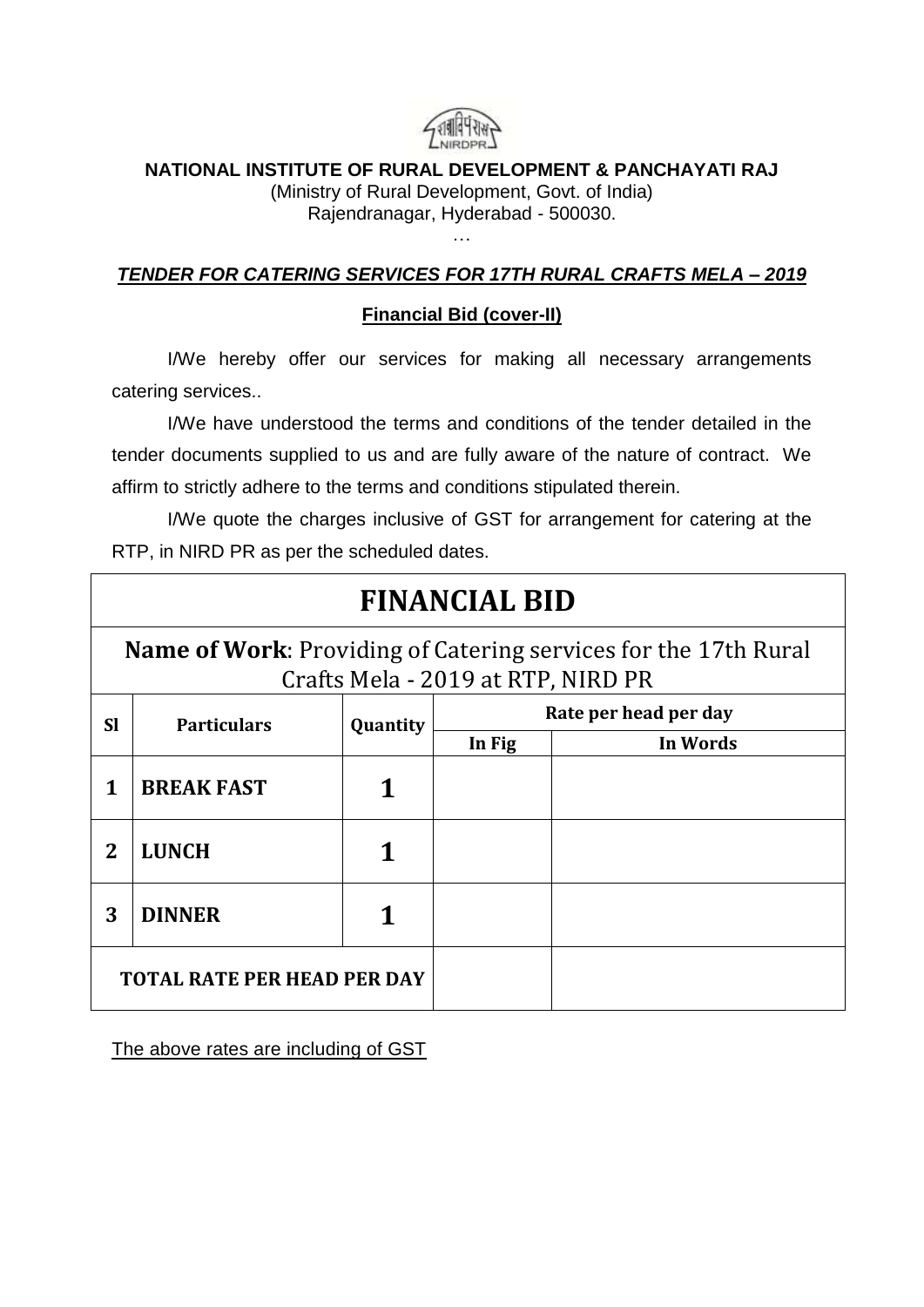# **PART - II**



# **NATIONAL INSTITUTE OF RURAL DEVELOPMENT &PANCHAYATI RAJ** (Ministry of

Rural Development, Govt. of India) Rajendranagar, Hyderabad 500030.

\*\*\*

# **TENDER FOR CATERING SERVICES FOR 17TH RURAL CRAFTS MELA - 2019**

#### **GENERAL TERMS AND CONDITIONS**

The Catering Contract/Arrangement in the event of award of contract among other usual conditions will also be subject to the following special terms and conditions:

- 1. The Caterer shall arrange for cooking and serving of food on a daily basis for 600 to700 participants (approx.) at RTP in NIRD PR premises. The number may change depending on circumstances at the discretion of the officer (s) in charge.
- 2. The recommended details of eatables (Daily Menu) are given in Annexure– II, which shall be strictly complied. Non-adherence to the Menu will attract penalty to be decided at the sole discretion of the officer in charge.
- 3. The Caterers shall arrange to display day's menu on every morning on the Notice Board provided at the catering area.
- 4. All the raw materials used in preparation of food products should be a certified ISI/ Agmark wherever applicable and or as per the brand names/others. Vegetables, fruits, other perishables, dry foods and other raw materials should be of high quality and be procured from reputed dealers/shops. The caterer should arrange for purchases on his own and bear all expenses in connection with such purchases including transportation.
- 5. The caterer shall arrange and pay for commercial cooking gas used for cooking purposes. The caterer shall be responsible for the safe keeping of the LPG cylinder.
- 6. The caterer must engage appropriate number of trained cooks and other kitchen staff or cooking vegetarian, non-vegetarian, South and North Indian delicacies, Chinese & Tandoor items etc. and for providing catering services.
- 7. The caterer has to provide cookies/biscuits with forenoon and afternoon tea as and when advised by the officer in charge.
- 8. The caterer shall engage the services of sufficient number of able, trained, efficient, neat & clean (viz.,with trim haircut, mustache, nail cut), healthy, honest, well behaved and skilled persons for cooking, serving and cleaning of kitchen, dining halls and service areas at his cost. The caterer shall ensure that the attendants/ waiters/cooks should be properly trained and shall wear smart and neat uniform, including head caps, hand gloves etc.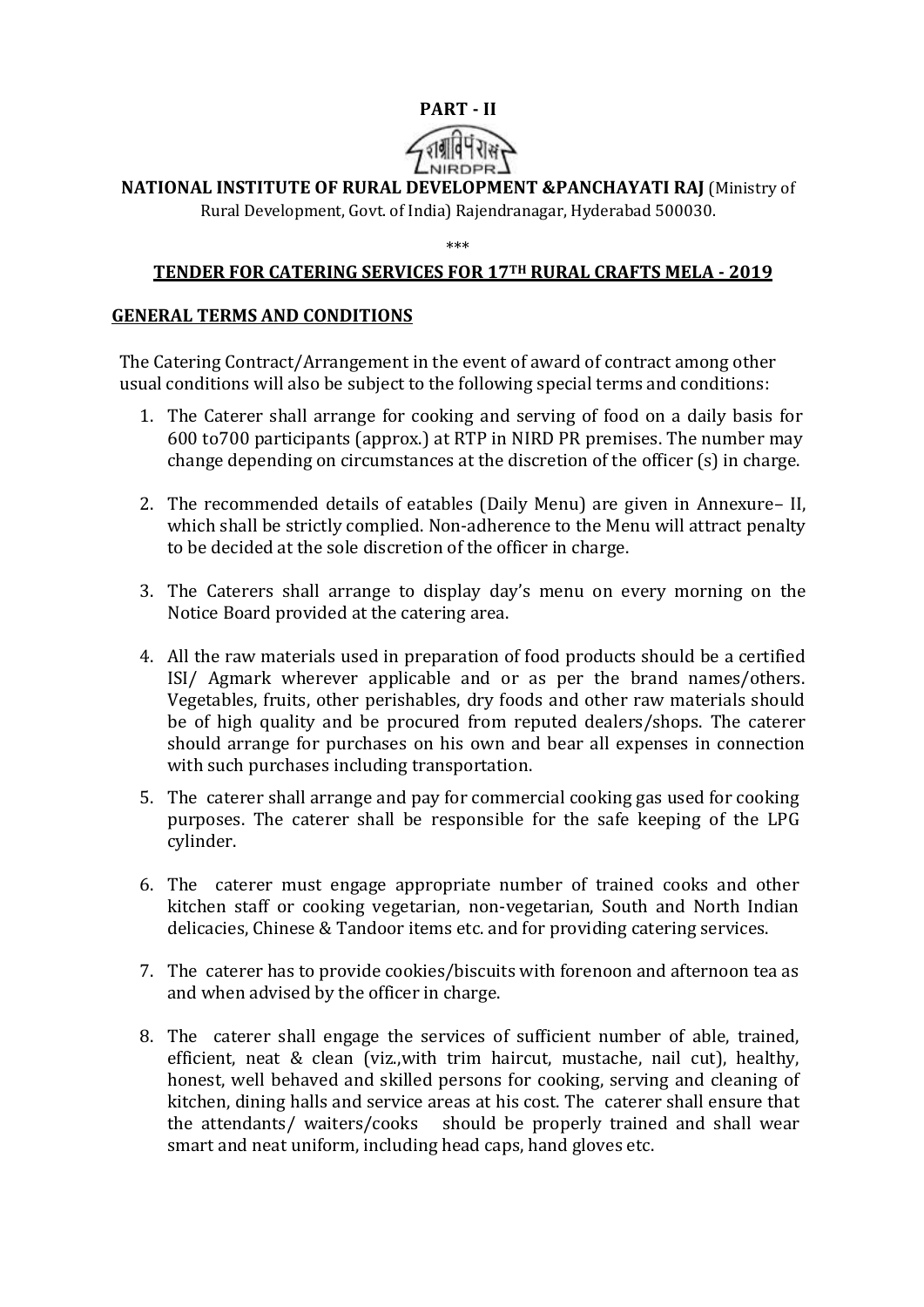- 9. The caterer shall have full control over the employees engaged by him.The caterer shall give necessary guidance and directions to his employees to carry out the jobs assigned to them by the caterer. The caterer shall also be responsible for the payment of their wages and/or dues to his employees, to which they are entitled under the applicable laws. All liabilities arising out of violation of local laws and/or central laws shall be his responsibility.
- 10. The caterer shall provide proper uniform to all his personnel and ensure their cleanliness and upkeep. Separate uniforms need to be provided for different categories of staff viz. servers, supervisors, waiters and other staff etc.
- 11. The Caterer should arrange for upkeep of the Dining, kitchen area and washing area at least three times daily and also immediately after any service is rendered and also whenever it is required to be done. The Caterer should ultimately ensure that the entire kitchen and dining areas are kept hygienic and clean. Preventive Pest control measures including fly control will have to be done by the Caterer at his cost.
- 12. Caterer should adopt modern and hygienic kitchen practices. Caterer should ensure that tables (and not floor) should be used for kitchen work. Synthetic /marble cutting boards and stainless steel knives should be used for cutting vegetables. New and clean dishes should be used for cooking. Caterer should arrange for providing proper cover for wastages besides proper and regular disposal of garbage at frequent intervals from the kitchen.
- 13. In the event of insufficient/badquality/non-serving of any eatables agreed upon to be served, the NIRD PR will be within its rights to make suitable deductions from the bill.
- 14. The Caterer shall be paid based on the number of coupons to be submitted by the caterer and after counter check of the coupons or any other means of counting the people the payment will be calculated and paid.
- 15. All questions relating to the performance of the obligations under this agreement and to the quality of ingredients used in preparation of food and beverages and all the disputes and differences, which shall arise either during or after the agreement period or other matters arising out of or relating to this agreement or payment to be made in pursuance thereof shall be decided bythe Head, CIAT and whose decision shall be final, conclusive and binding on the parties to this agreement.
- 16. The caterer shall be responsible for any loss due to theft/pilferage of/damage to the NIRD PR's property, including any portion of the building under the caterer's occupation, or the fittings, fixtures, furniture or other equipments entrusted in his charge, or any property, when such loss/ damage is in the opinion, caused due to negligence or carelessness or any fault on caterer's part or that of his representative or any of his employee, he shall be liable to pay to the NIRD PR such amount in respect of such damage as may be assessed.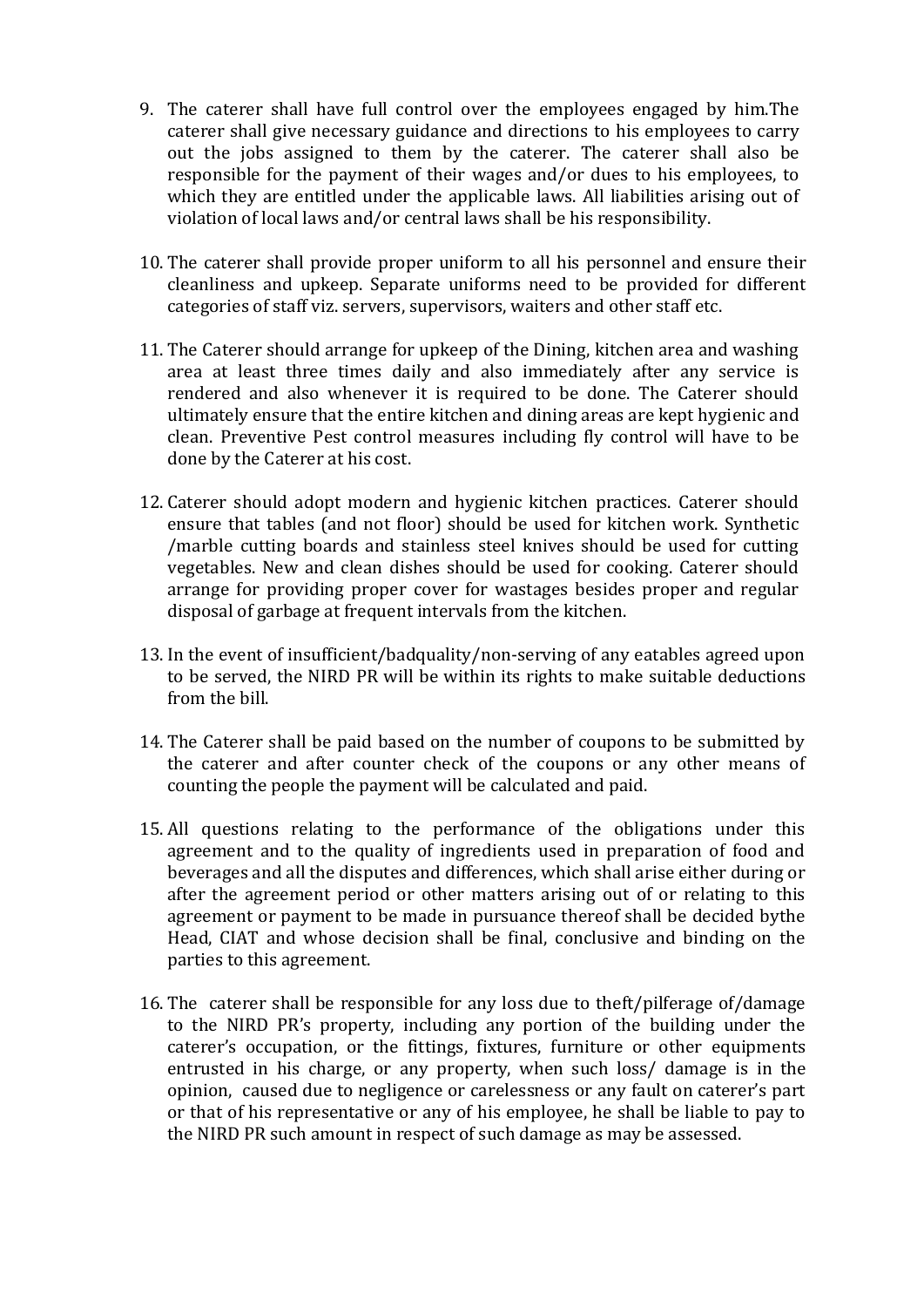- 17. The caterer shall not permit to use any other rooms other than the portion there of or any other area in the complex to be used for residential purpose by him and/or any of his employees except the room/area specifically permitted by the NIRD PR.
- 18. The caterer shall accept and bear full and exclusive liability for the payment of any or all taxes etc., revised from time to time by the Central or State Government or Local Body or by any other authority with respect to or covered by wages, salaries, or other compensations paid or payable to persons employed by the caterer.
- 19. The caterer cannot sub-let the catering services to sub caterers. If it is found, NIRD PR will terminate the contract without any further notice and the EMD will be forfeited.
- 20. It may be noted that after downloading the technical bids (Part I) and analyzing the experience of the tenderer, if considered suitable, the price bid of such bidders will be downloaded.
- 21. The technical bids will be downloaded as per the schedule indicated in the critical date sheet.
- 22. The NIRDPR reserves the right to forfeit the EMD of the tenderer on account of premature withdrawal from the tender. The decision of the Director General, NIRDPR shall be final in this regard.
- 23. Corrections, if any by bidder, must be attested. All amounts shall be indicated both in words as well as in figures. Where there is discrepancy between the amount quoted in words and figures, the higher figure will be considered for evaluation of the lowest bid, however, incase bidder emerged as successful, the lower figure will be taken into account for placement of order.
- 24. Director General, NIRDPR reserves the right to reject any oral the tenders received without assigning any reasons what so ever.
- 25. **Arbitration:** In the even to any question, dispute or difference arising under the reconditions or any conditions contained in the order or in connection with this contract, the same shall be referred to the so arbitration of the Director General or any other person authorized by him.

The award of the arbitrator in such cases shall be final and binding on the parties to this contract.

- 26. **Applicable Law:** The contract shall be interpreted in accordance with Laws applicable in India and subject to jurisdiction of the court in Hyderabad only.
- 27. We are agreeable to the above terms and conditions.

DATE:

PLACE: SIGNATURE AND SEAL OF THE CATERER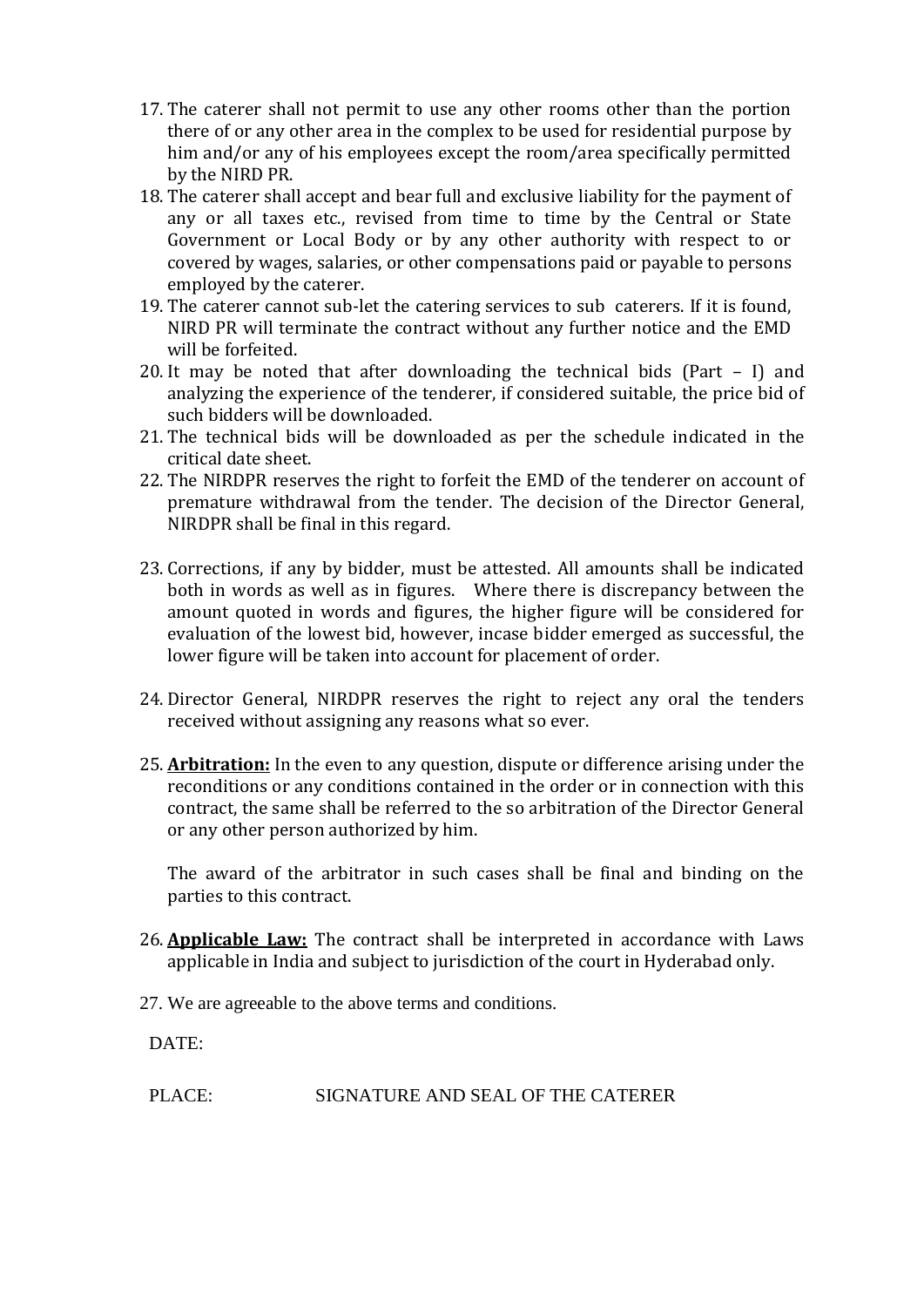#### **Annexure- I**

### **TENDER ACCEPTANCE LETTER**

(To be given on Company Letter Head)

**To Date** TheProf. & Head, CIAT National Institute of Rural Development &Panchayati Raj Rajendranagar, Hyderabad–500030.

Sub: NIT for catering services, of 17TH RURAL CRAFTS MELA - 2019 on rate contract basis - Acceptance of Terms & Conditions of Tender–Reg.

**Ref:** Tender Reference No.: CIAT/RTP/CATERING/MELA/2019/01

Dear Sir,

1. I/We have downloaded/ obtained the tender document(s) for the above mentioned 'Tender/Work' from the website(s) namely:

As per your advertisement, given in the above-mentioned website(s).

2. I/We here by certify that I/We have read the entire terms and conditions of the tender documents from Page No. to (including all documents like annexure(s), schedules(s) etc.,), which form part of the contract agreement and I/we shall abide here by the terms/conditions/clauses contained therein.

\_\_\_\_\_\_\_\_\_\_\_\_\_\_\_\_\_\_\_\_\_\_\_\_\_\_\_\_\_\_\_\_\_\_\_\_\_\_\_\_\_\_\_\_\_\_\_\_\_\_\_\_\_\_\_\_\_\_\_\_\_\_\_\_\_\_\_\_\_\_\_\_\_\_\_\_\_\_\_\_\_\_\_\_\_\_\_\_\_\_\_\_\_\_\_\_\_\_\_\_\_\_\_\_\_\_\_

- 3. The corrigendum(s) issued from time to time by your department/organization to has also been taken into consideration, while submitting this acceptance letter.
- 4. I/We hereby unconditionally accept the tender conditions of above-mentioned tender document(s)/corrigendum(s) in its totality/ entirety.
- 5. In case any provisions of this tender are found violated, then your department/organization shall without prejudice to any other right or remedy be at liberty to reject this tender/bid including the for feature of the full said earnest money deposit absolutely.

**Yours Faithfully,**

**(Signature of the Bidder with seal)**

\_\_\_\_\_\_\_\_\_\_\_\_\_\_\_\_\_\_\_\_\_\_\_\_\_\_\_\_\_\_\_\_\_